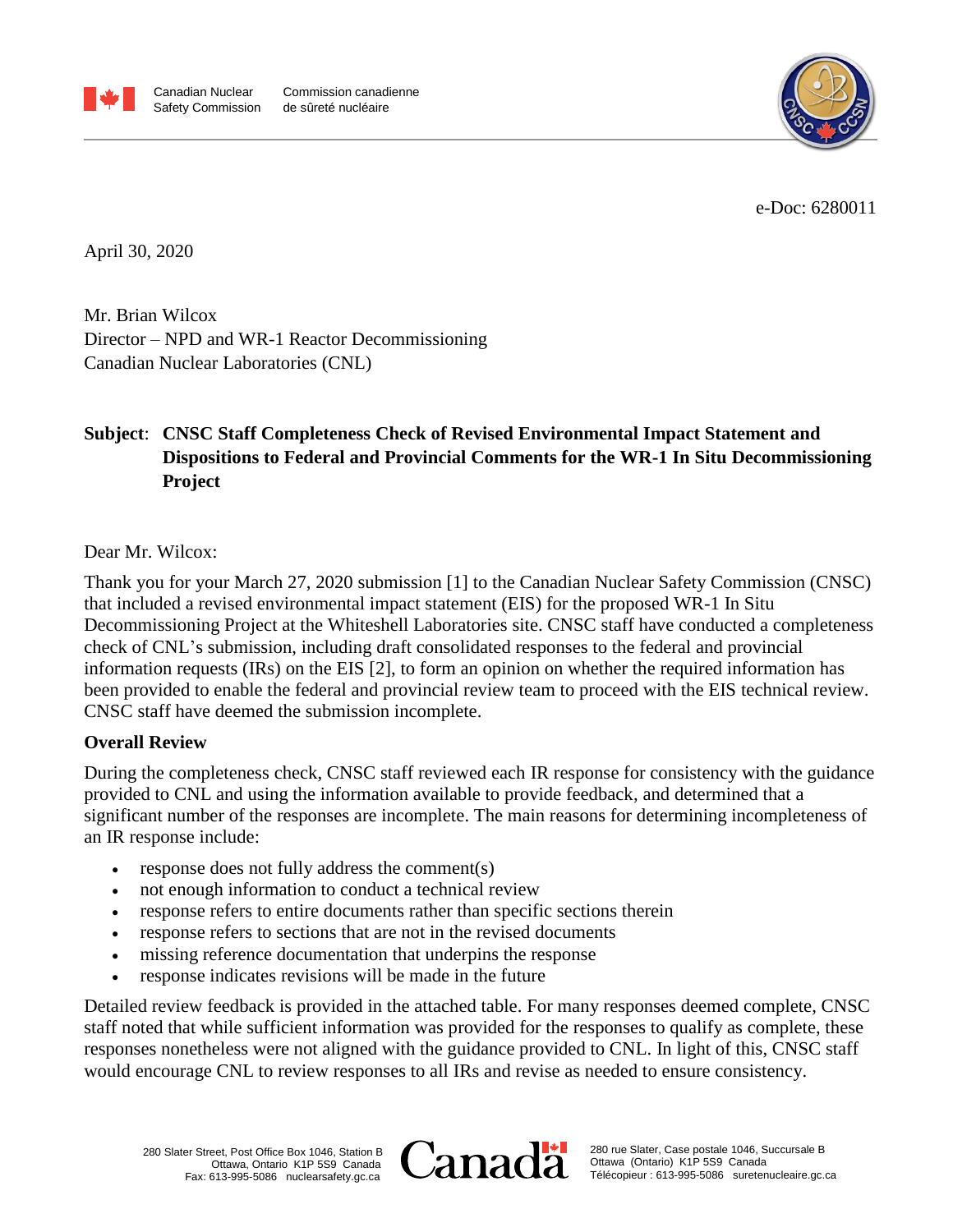Additionally, the references provided in the EIS submission should be reviewed for completeness against the IR responses and the naming conventions should be consistent between the EIS submission and the responses.

#### **Indigenous Engagement**

CNSC staff are aware of feedback provided on the revised EIS by Sagkeeng Anicinabe in a letter dated February 18, 2020 [3] and submissions provided by the Manitoba Metis Federation in February and March 2020 [4],[5]. As part of addressing the comments resulting from the completeness check, it is CNSC staff's expectation that CNL work with each Indigenous group to address the issues, concerns and/or feedback identified by each group's review of the revised EIS and incorporate this information in the EIS submission and IR responses.

CNSC staff further expect CNL to clearly document in the revised EIS and related documentation how CNL has addressed the issues, concerns and/or feedback raised by each identified Indigenous group, including validation by each group of the adequacy and completeness of the responses from their perspectives. Should CNL not be able to fully address the issues, concerns and/or feedback raised from the perspective of each Indigenous group, CNSC staff expect that CNL will document this, provide a rationale, and clearly identify any ongoing engagement activities or steps CNL is committed to pursuing in collaboration with each Indigenous group to address outstanding concerns, where possible. In addition, it is CNSC staff's expectation that CNL is taking the opportunity and using the lessons learned from the Near Surface Disposal Facility Project to inform this project.

#### **Next Steps**

CNSC staff expect CNL to take the time necessary to perform any additional work, including but not limited to technical revisions and Indigenous engagement, to then revise the responses according to the outcome of this completeness check and submit the updated EIS submission, including all references that underpin the responses. Upon submission, the CNSC will perform a subsequent completeness check. Should the EIS submission be deemed complete at that time, the technical review will commence.

Should you have any questions, please do not hesitate to contact me directly by email at [candida.cianci@canada.ca.](mailto:jessica.way@canada.ca)

Sincerely,

Candída Cíancí

Candida Cianci Director, Environmental Assessment Division

**c.c.:** CNSC: K. Murthy, C. Cattrysse, S. Watt, J. Way, R. Clarke, K. Ross, M. Herod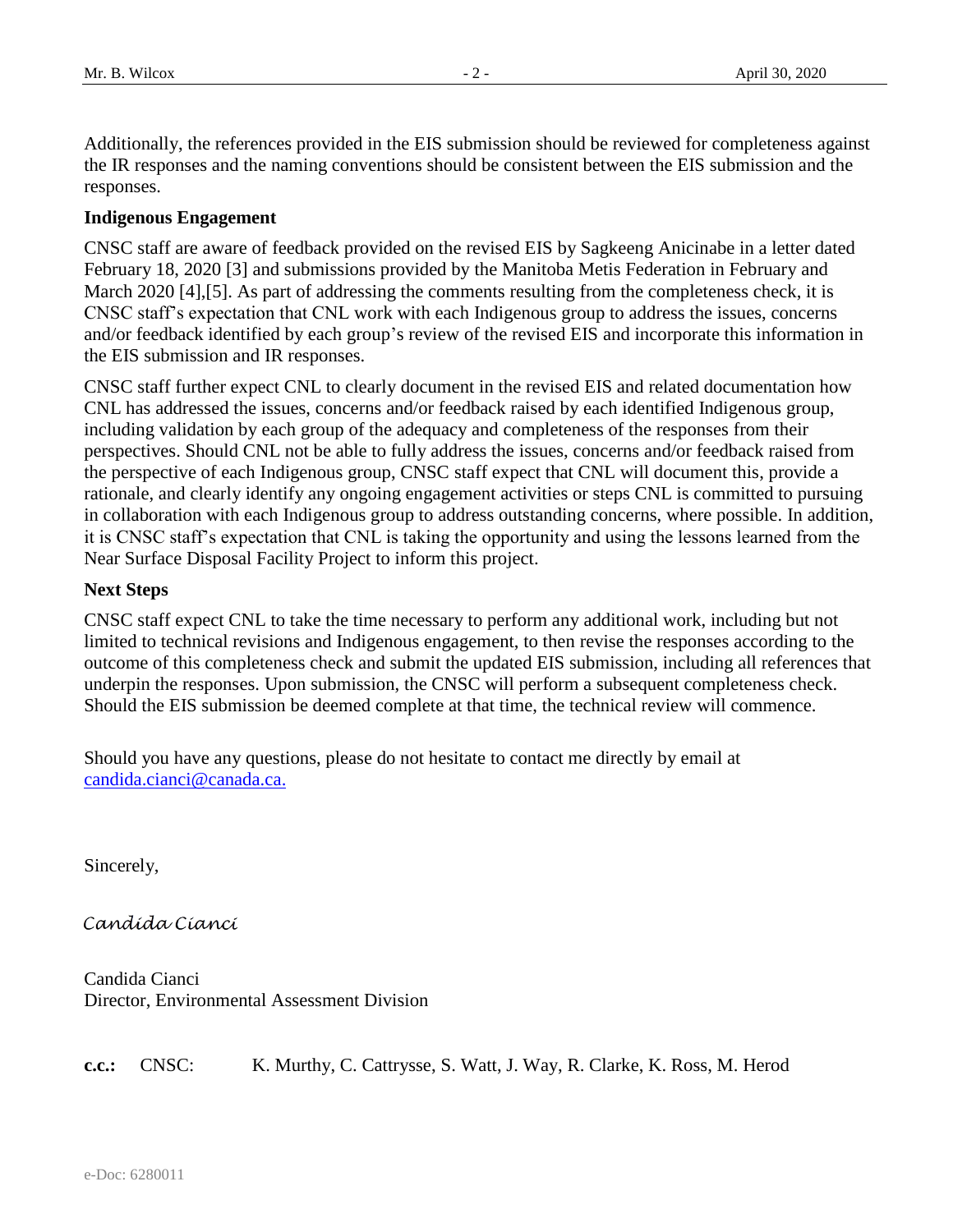CNL: U. Akpan, P. Boyle, S. Brewer, A. Caron, S. Cotnam, D. Fillion, M. Gull, S. Karivelil, J. McBreaty, T. Reimer, U. Senaratne, A. Stelko, R. Swartz, B. Wilcox, C. Williams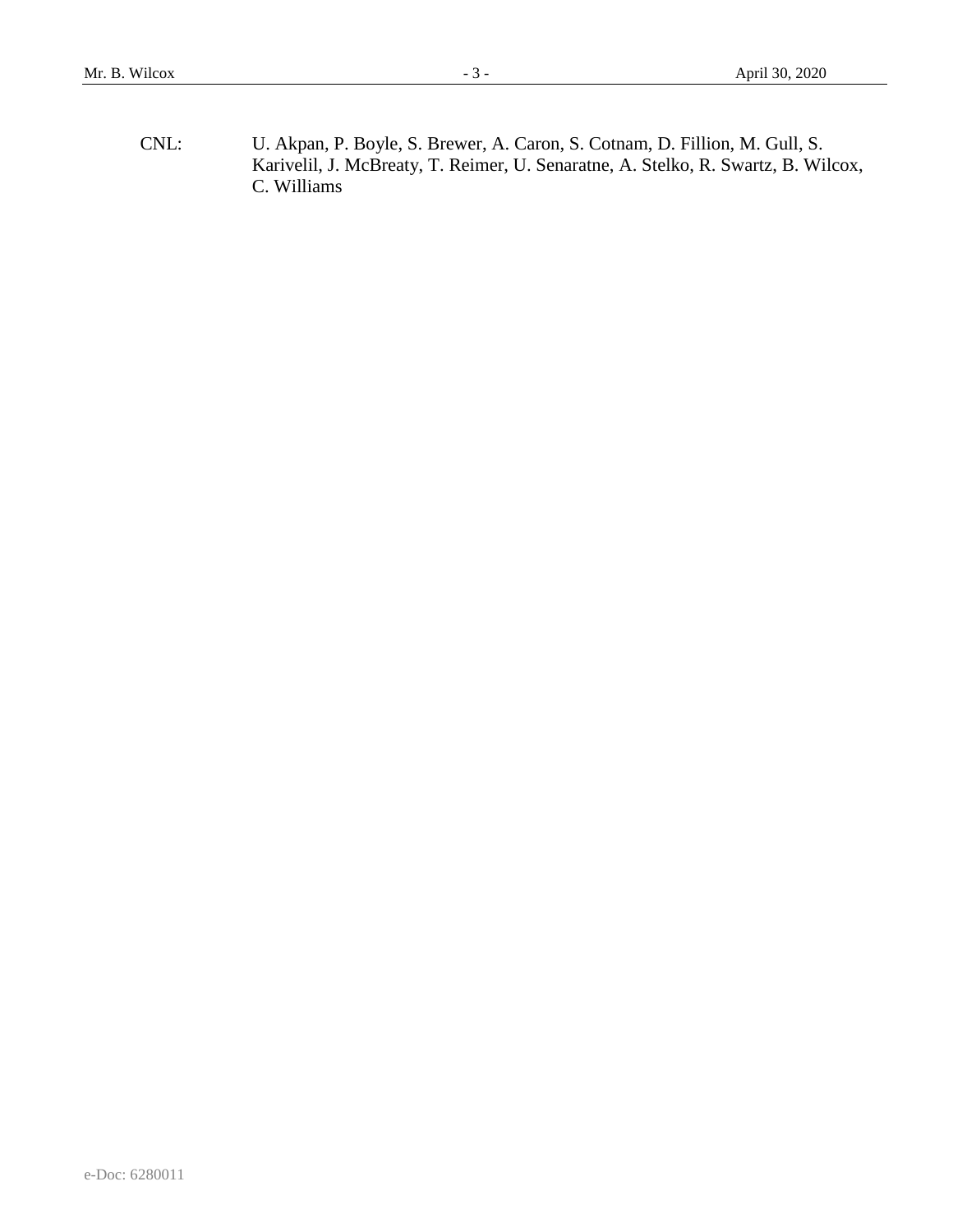#### **References:**

- [1] Letter, J. Gilbert (CNL) to K. Murthy (CNSC), *Submission of Revised Environmental Impact Statement for In Situ Disposal of the WR-1 Reactor at Whiteshell Laboratories*, March 27, 2020 (e-Doc: [6268929\)](pcdocs://E-DOCS/6268929/R)
- [2] CNL, WR-1 Federal and Provincial Environmental Impact Statement Comment Responses March 2020 WLDP-26000-055-000 Rev 1 (e-Doc: [6269477\)](pcdocs://E-DOCS/6269477/R)
- [3] Letter, Chief D. Henderson (Sagkeeng Anicinabe) to B. Wilcox (CNL), *Re: Advance Review of Revised Draft Environmental Impact Statement (EIS) for the Proposed In-Situ Decommissioning of the WR-1 Reactor*, February 18, 2020 [\(e-Doc: 6286980\)](pcdocs://E-DOCS/6286980/R)
- [4] Manitoba Metis Federation, *Review of In Situ Decommissioning of the Whiteshell Reactor #1 Technical Review of the Updated Environmental Impact Statement*, February 12, 2020 (e-Doc: [6238896\)](pcdocs://E-DOCS/6238896/R)
- [5] Letter, M Riel (MMF) to CNL, *Review of February 25, 2020 Canadian Nuclear Laboratories (CNL) responses- Whiteshell Laboratories in situ decommissioning of the WR-1 nuclear reactor updated EIS*, March 27, 2020 [\(e-Doc: 6287012\)](pcdocs://E-DOCS/6287012/R)